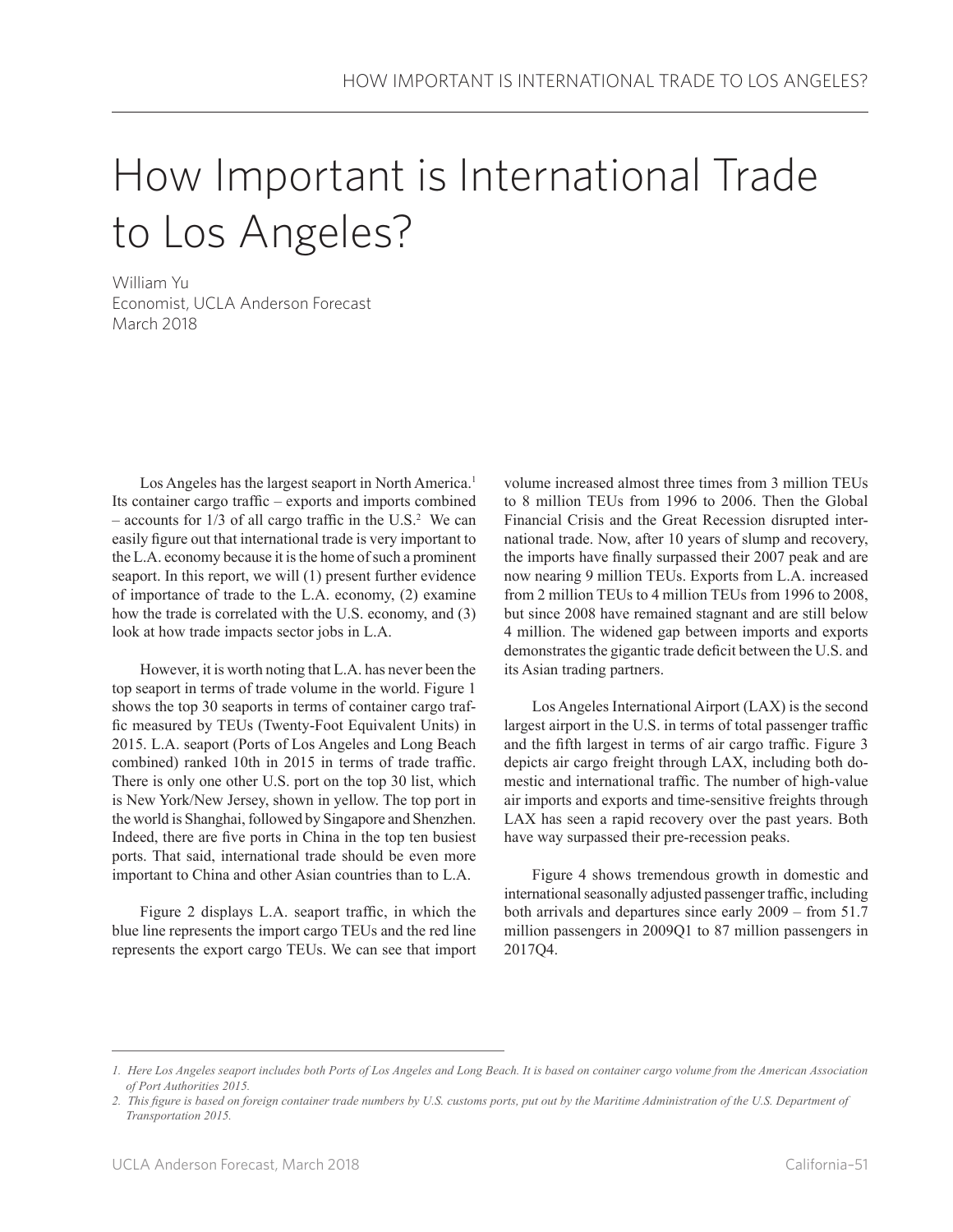

Figure 1 The Top 30 World Ports by Container Traffic (Exports and Imports Combined; TEUs, Thousand), 2015

Figure 2 Los Angeles Seaport Traffic, Ports of Los Angeles and Long Beach Combined (Thousand TEUs, Annualized Seasonally Adjusted)



*Sources: Ports of Los Angeles and Long Beach Note: A "TEU" is a "twenty-foot equiivalent," a standard shipping container*

*Source: American Association of Port Authorities*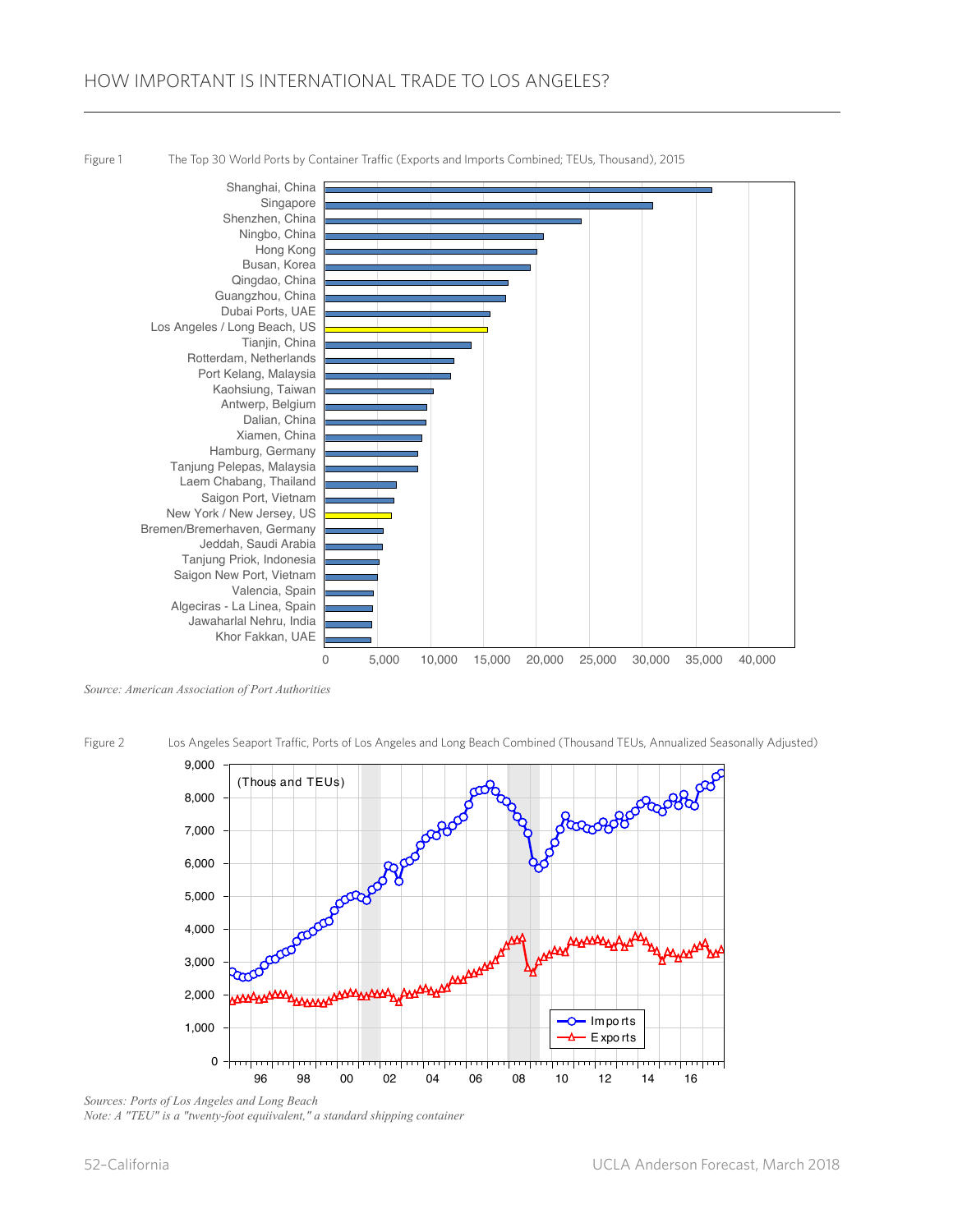

Figure 3 Los Angeles Airport (LAX) Air Cargo Freights (Tons, Annualized Seasonally Adjusted)

*Sources: LA World Airports*

Figure 4 Los Angeles Airport (LAX) Passenger Traffic (Arrival and Departure Combined, Annualized Seasonally Adjusted)



*Source: LA World Airports, for scheduled carriers only*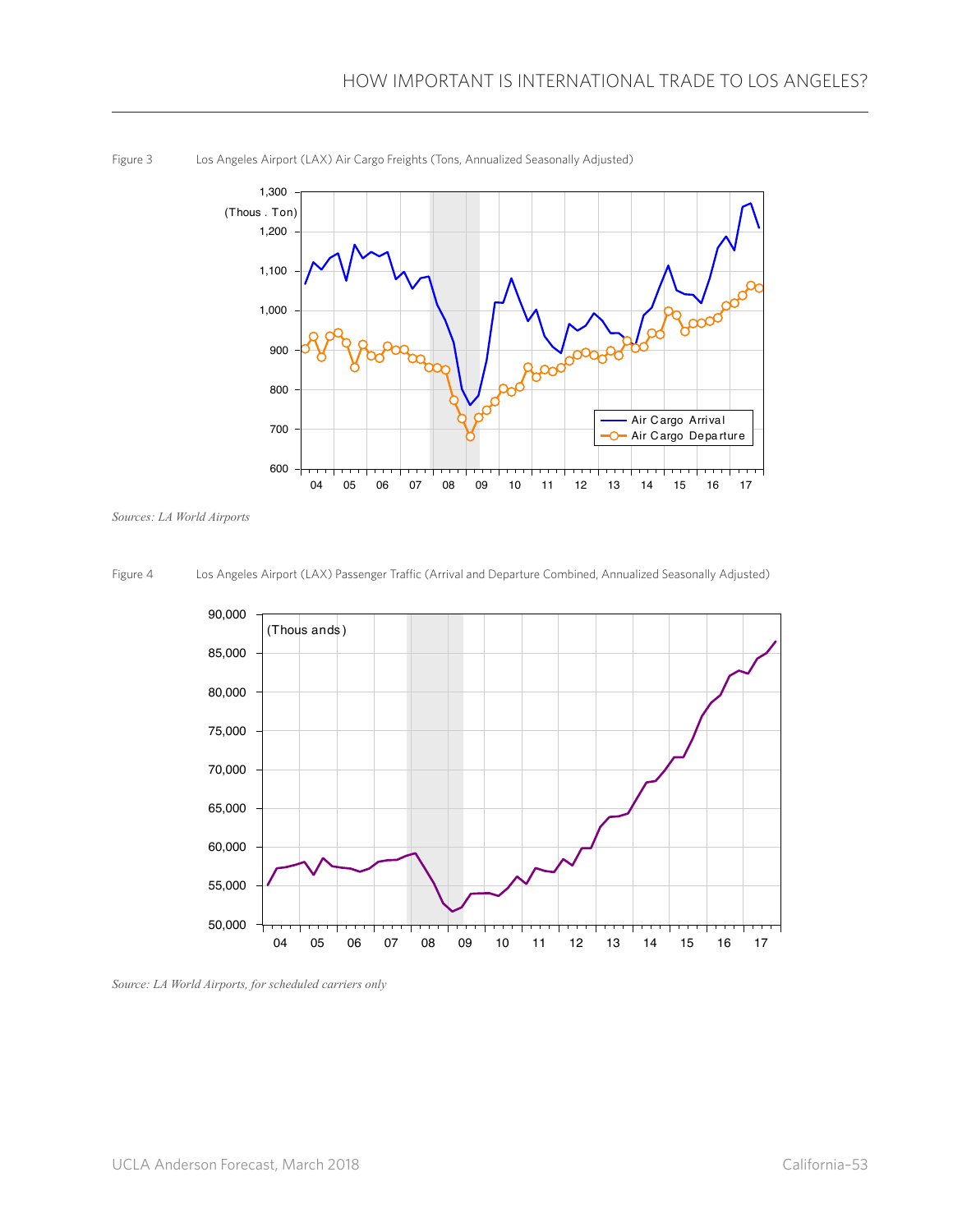The Correlation Between L.A. Trade and the U.S. Economy

With its prominent gateway location for seaport cargo, airport cargo, and airport passengers, it is likely that L.A.'s trade statistics are correlated to the U.S. economy for imports and exports through two channels: (1) When the U.S. economy is strong, Americans will buy and import more goods and services. (2) When the U.S. exports more goods and services, it directly contributes to more production, more GDP, and higher economic growth. In other words, we expect L.A. trade traffic to be positively correlated to U.S. economic growth. Here, we examine if this is the case.

Figure 5 shows quarterly growth rates of U.S. real GDP (blue line, left scale), total L.A. seaport cargo traffic (red line, right scale), and total LAX air cargo traffic (green line, right scale) from 2004 to 2017. We can see some similar dynamics among these three series. For instance, from 2004 to 2007, growth rates slowed down and then slumped in 2008. The simple correlation between U.S. real GDP growth and total L.A. seaport container volume growth is 0.55 and that between U.S. real GDP growth and total LAX air cargo volume growth is 0.48, meaning in both cases that there is a fair correlation.

Figure 6 shows the quarterly growth rates of U.S. real imports (blue line, left scale), L.A. seaport cargo traffic imports (red line, right scale), and LAX air cargo traffic imports (green line, right scale) from 2004 to 2017. The simple correlation between U.S. real imports growth and L.A. seaport container imports volume growth is 0.71, meaning these two activities are highly correlated and L.A. import growth is a great indicator of overall import growth in the nation. The correlation between U.S. real imports growth and LAX air cargo imports volume growth is 0.37, meaning these two activities are somewhat correlated, and therefore air cargo import growth is not as indicative of national import activity.

Figure 7 shows quarterly growth rates of U.S. real exports (blue line, left scale), L.A. seaport cargo traffic exports (red line, right scale), and LAX air cargo traffic exports (green line, right scale) from 2004 to 2017. Between U.S. real exports growth and L.A. seaport container exports

#### Figure 5 Quarterly Growth Rates of Real GDP, Total L.A. Seaports Cargo, and Total LAX Air Cargo



*Source: Bureau of Economic Analysis, Ports of Los Angeles and Long Beach, and LA World Airports*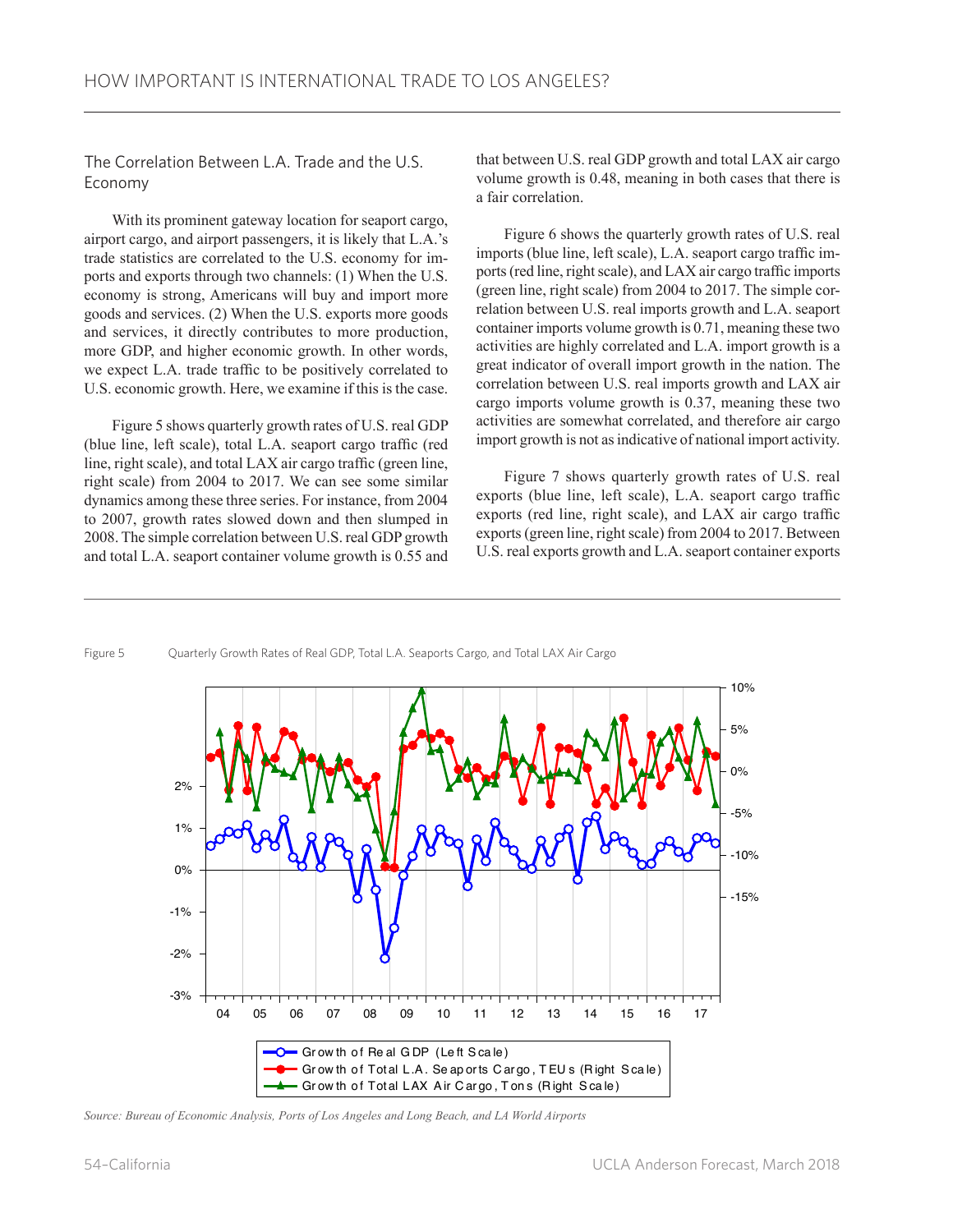

Figure 6 Quarterly Growth Rates of Real Imports, L.A. Seaports Cargo Imports, and LAX Air Cargo Imports

*Source: Bureau of Economic Analysis, Ports of Los Angeles and Long Beach, and LA World Airports*

Figure 7 Quarterly Growth Rates of Real Exports, L.A. Seaports Cargo Exports, and LAX Air Cargo Exports



*Source: Bureau of Economic Analysis, Ports of Los Angeles and Long Beach, and LA World Airports*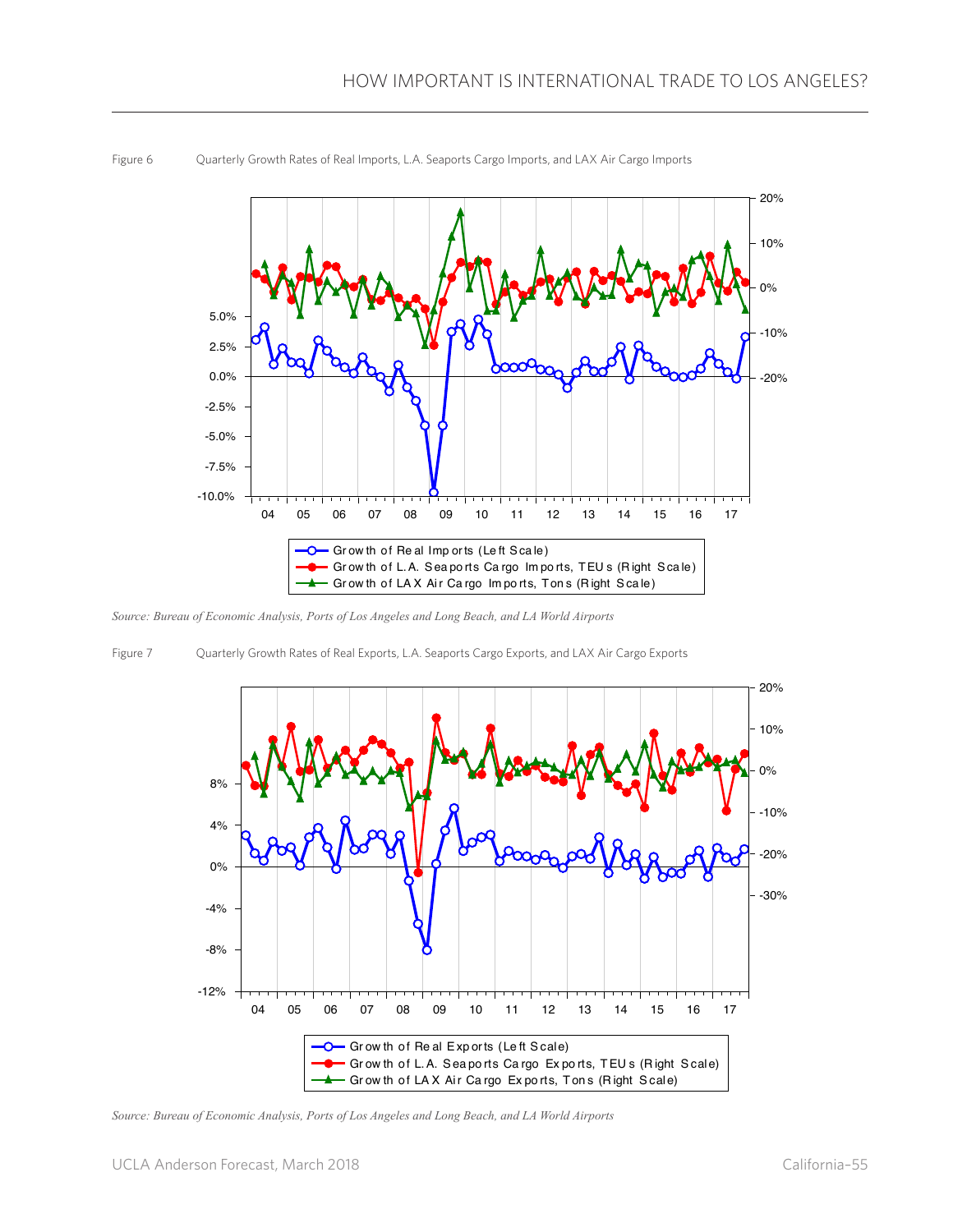volume growth, the simple correlation is 0.56, meaning these two activities are fairly correlated. As with the imports, the correlation between U.S. real exports growth and LAX air cargo exports volume growth is 0.38, meaning these two activities are less correlated, although there is still a correlation. As a rule, L.A. seaport activity is more closely correlated to national trade activity than air cargo activity.

# How Does International Trade Impact the L.A. Economy?

Now let's take a look at how international trade impacts the L.A. economy by its sector employment growth. We use a simple regression to examine the correlation between the two with the following equation for the annual growth rate from 2004 to 2017:

# L.A. Sector Payroll Jobs Growth Rate  $= α + β × L.A.$  Seaport Cargo Traffic Growth Rate

Table 1 lists the summary correlation. The first two rows show that L.A. seaport cargo annual traffic growth is fairly correlated with U.S. (0.59) and L.A. (0.53) annual payroll employment growth.

For the L.A. sector employment correlations, we list them by the magnitude of correlation. We find that the retail trade (0.72), professional and business services (0.68), and wholesale trade (0.68) sectors are highly related to international trade activities, while the financial (0.55), manufacturing (0.51), construction (0.50), and transportation and warehousing (0.47) sectors are fairly related.

Note that as we mentioned in the previous section, L.A. seaport trade volume growth is highly related to the whole U.S. economic growth. Therefore, we cannot fully distinguish in Table 1 whether the responsiveness of sector job growth is driven by seaport trade or the U.S. economy as a whole. When we replace L.A. seaport cargo with LAX air cargo, the correlation decline significantly. This indicates that in terms of influence on L.A. local jobs, L.A. seaport trade is more important than LAX air cargo trade.

In contrast, L.A.'s information, leisure and hospitality, government, and education and health sectors are less related to international trade and the U.S. economy. As the world capital of the entertainment industry, L.A.'s information sector is naturally unique. The leisure and hospitality sector is much more related to passenger traffic than cargo. It is not surprising to see that the government sector is less related to international trade and the U.S. economy because

Table 1 Correlation Between L.A. Seaport Cargo Growth and L.A. Sector Job Growth

| Total US or LA Payroll Employment | Simple Correlation |                                  |
|-----------------------------------|--------------------|----------------------------------|
| <b>Total US Nonfarm</b>           | 0.59               |                                  |
| Total L.A. Nonfarm                | 0.53               |                                  |
|                                   |                    |                                  |
| LA Sector Employment              | Simple Correlation | % of Total<br>L.A.<br>Employment |
| <b>Retail Trade</b>               | 0.72               | 9.7%                             |
| Professional & Business Services  | 0.68               | 13.7%                            |
| <b>Wholesale Trade</b>            | 0.68               | 5.1%                             |
| Financial                         | 0.55               | 5.1%                             |
| Manufacturing                     | 0.51               | 7.9%                             |
| Construction                      | 0.50               | 3.1%                             |
| Transportation & Warehousing      | 0.47               | 3.9%                             |
| Information                       | 0.44               | 5.3%                             |
| Leisure & Hospitality             | 0.34               | 11.5%                            |
| Government                        | $-0.17$            | 12.9%                            |
| <b>Education &amp; Health</b>     | $-0.38$            | 17.9%                            |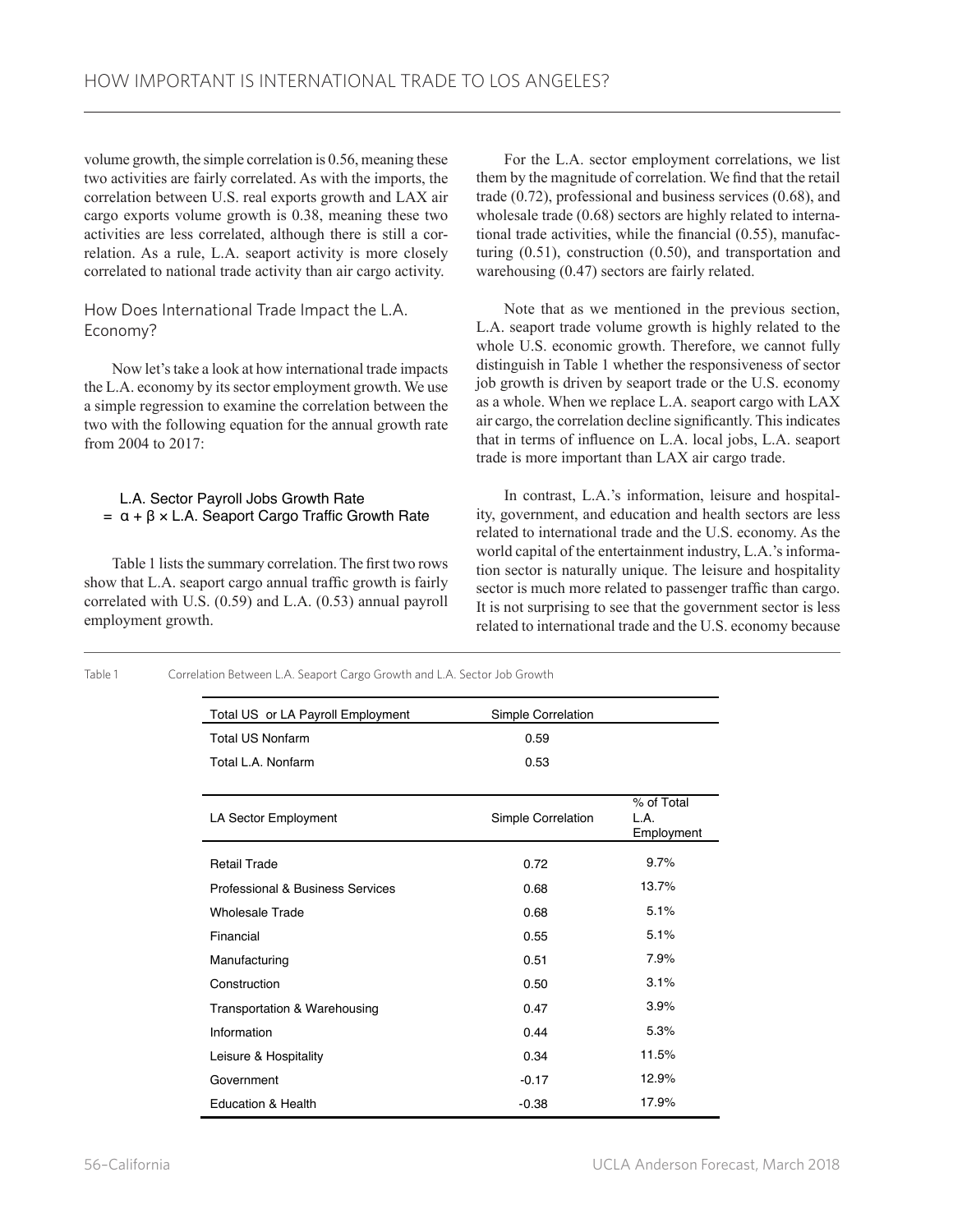government engages in nonmarket activities and usually lag to business cycle. The education and health sector is related to aging demographics and the government's health care policies, making it less responsive to the business cycle.

# A Detailed Look at L.A. Transportation and Warehousing Sector Jobs and Wages

Before analyzing Table 1, we would assume that international trade should be mostly related to jobs in the transportation and warehousing sector and the wholesale trade sector in L.A. For the wholesale sector, indeed it shows a relatively high correlation. But it is a bit surprising to see that the transportation and warehousing sector is not that highly correlated. What is going on? Here we take a closer look at the components of the transportation sector.

Wholesale trade jobs (229,000) account for 5.9% of the total private jobs in Los Angeles County while wholesale jobs account for only 4.9% of the total private jobs in the U.S. as a whole. Transportation and warehousing jobs (177,000) account for 4.1% of total private jobs in L.A., while those same jobs account for 3.7% of jobs across the U.S. The numbers demonstrate that trade-related sectors have more weight in L.A. than in the nation due to the higher percentage of the workforce accounted for in each case.

Figure 8 shows the subsectors of jobs in the transportation and warehousing sector for L.A. County and the U.S. We can guess that air transportation and its support activities, water transportation and its support activities, and freight transportation arrangement are directly related to international trade through international airports and seaports. We see that these sectors hire a higher percentage of workers in



*Source: Quarterly Census of Employment and Wages Note: The numbers in the graph are jobs.*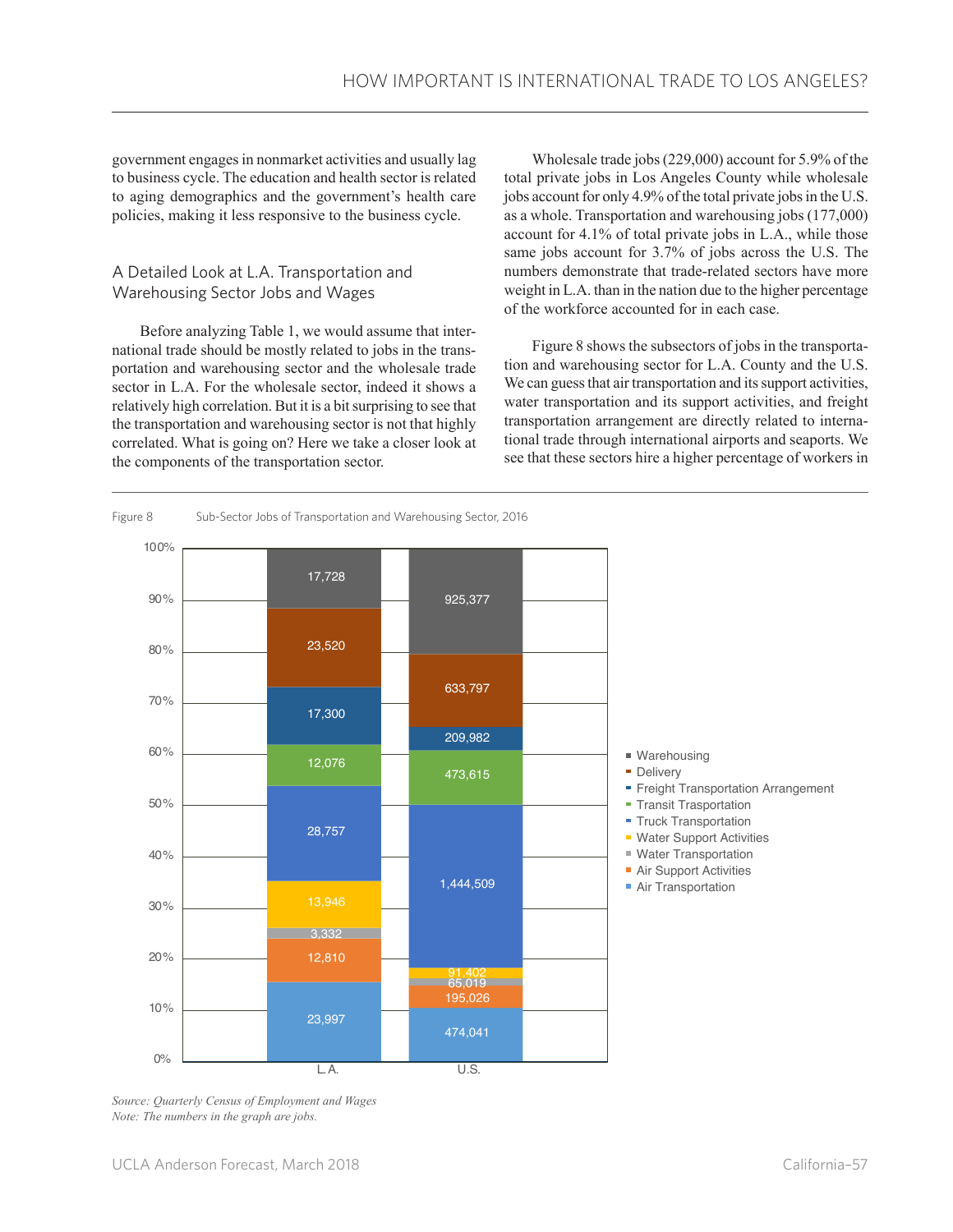L.A. than in the nation. Again, it echoes the idea that international trade is more important to L.A. than to the nation.

Figure 9 exhibits transportation and warehousing jobs by subsector in L.A County from 2001 to 2016, and Figure

10 presents those in the U.S. By looking at the dynamics of subsectors in Figure 9, we might be able to explain why the transportation and warehousing sector growth is not highly correlated to L.A. seaport cargo growth. Simply put, although the freight transportation arrangement, delivery,



*Source: Quarterly Census of Employment and Wages*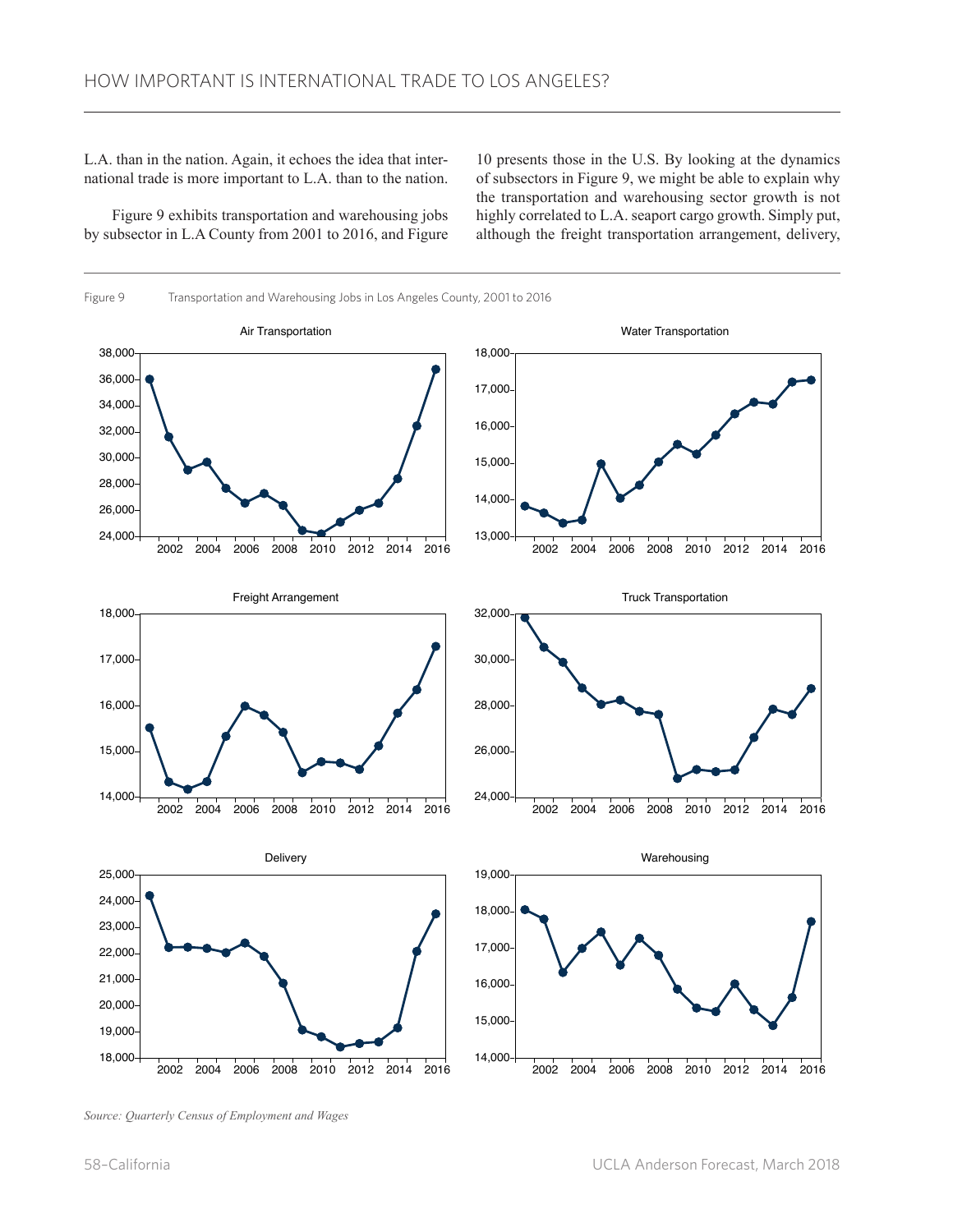and warehousing subsectors do show a similar pattern with L.A. seaport cargo dynamics, the air transportation, water transportation, and truck transportation subsectors behave very differently. Since the sector includes these varying subsectors, the overall correlation will not be strong.

Let's look more closely at some of these divergent subsectors. Air transportation employment in L.A. has seen a soaring recovery over the past four years, surpassing its 2001 peak. The reason might be related to booming tourism and passenger traffic in L.A. (shown in Figure 4). No such



*Source: Quarterly Census of Employment and Wages*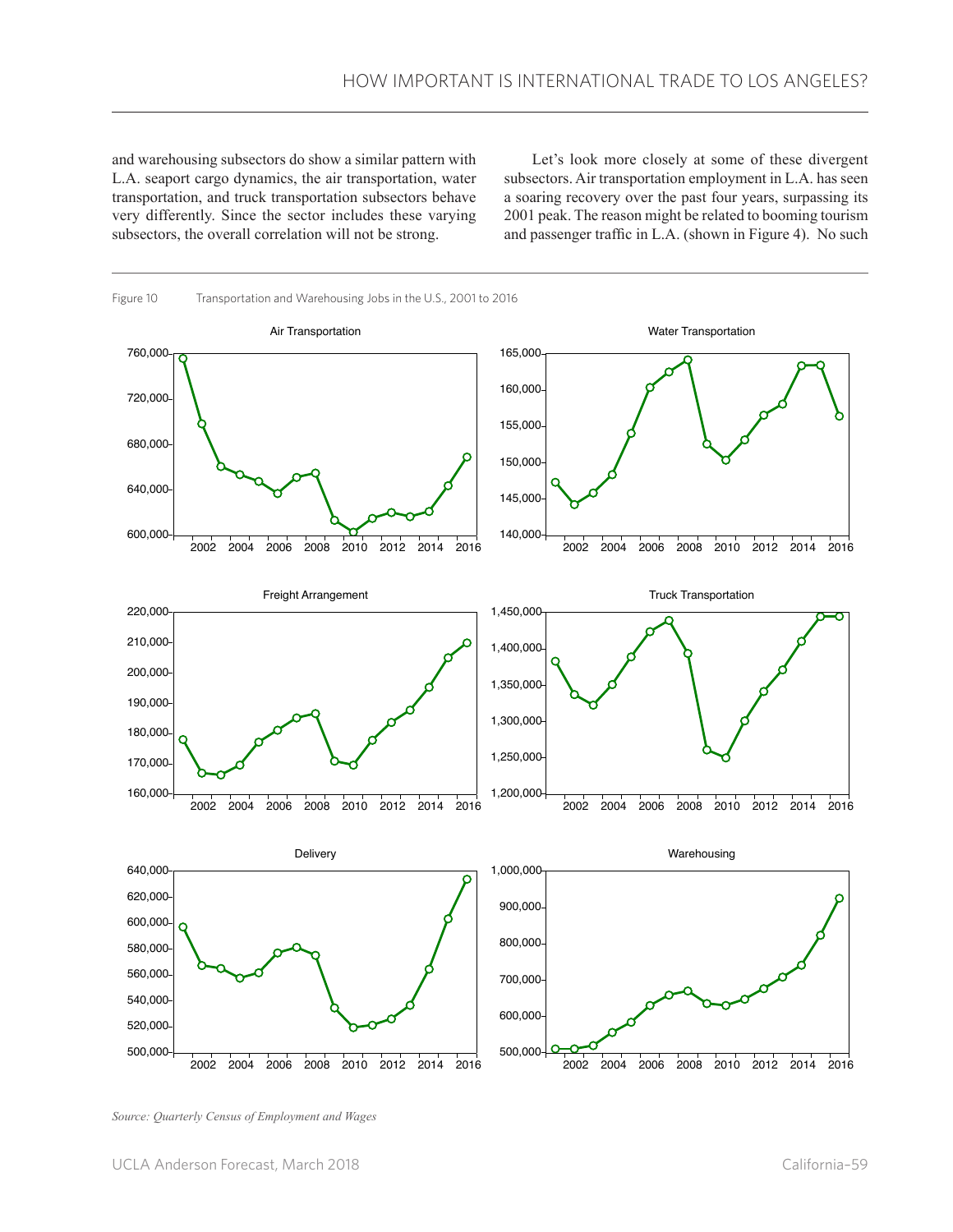reason presents itself for the water transportation subsector, however. Why have these jobs continued an increasing trend despite the global financial crisis and trade slump in 2008? It is unclear. The pattern is unique for L.A., though, because the pattern of water transportation jobs in the nation looks much more similar to the L.A. seaport cargo volume activity.

Despite its unusual patterns of L.A. water transportation jobs, it is clear that the growth and health of international trade is very important to L.A. because of its large and growing share of the total local jobs. Furthermore, it is worth noting that air transportation jobs and water transportation

jobs in L.A. are very well paid positions, as shown in Figure 11. In L.A. in 2016, there were 24,000 air transportation jobs with an average annual wage of \$87,000 (total wage: \$2.1 billion) and 14,000 water transportation supporting activities jobs, e.g. dock workers, with an annual average wage of \$107,000 (total wage: \$1.5 billion). We believe that workers with high wages and salaries will create a bigger economic multiplier effect through their higher purchasing power. In other words, international trade will play a bigger role in the L.A. economy than in other parts of the country. L.A. benefits more from prosperous trade while it would suffer more from a trade war than would the nation as a whole.



#### Figure 11 Annual Wage in Transportation and Warehousing Sector by Its Subsectors in L.A. and the U.S., 2016

*Source: Quarterly Census of Employment and Wages*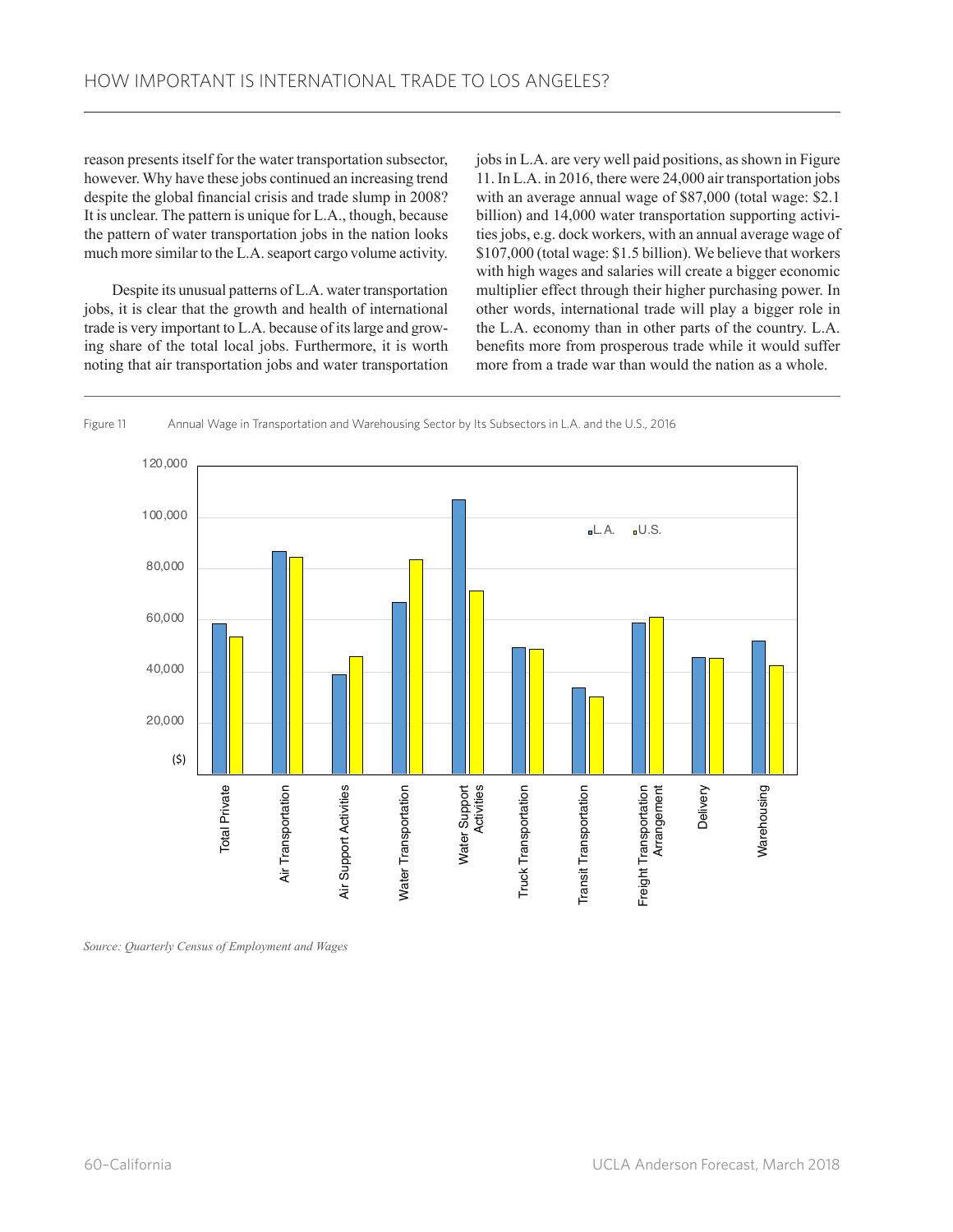

Figure 12 Nominal Exports and Imports Services in the U.S., 1999 to 2016

# Exports Services

Despite the chronic trade deficit as a whole and in tangible goods as illustrated in Figures 2 and 3, the U.S. in fact has had a trade surplus in services with the world for the past two decades as shown in Figure 12. Export growth will directly contribute to GDP growth. Figure 13 (next page) exhibits selected subsectors in export services in the U.S.: seaports, airports, travel and education, and intellectual property charges, including movie and TV program sales overseas. We can see mostly increasing trends over the past 16 years. Because of its prominent seaports and airports, balmy weather, and being the center of the world entertainment industry, we suggest that L.A. shares a bigger piece of the pie of these services exports, which shows once again how important international trade is to its economy.

# Conclusions

The takeaways of the report are as follows:

- Los Angeles is a prominent gateway city for seaports cargo, air cargo, and airline passengers. International trade is more important to the L.A. economy than to the nation's. L.A. will benefit more from prosperous trade while it will suffer more from a trade war.
- We find that both L.A. seaport and air cargo growths are useful indicators of the U.S. GDP growth. L.A. cargo import and export volumes are highly correlated to the nation's real imports and exports.
- International trade and the U.S. economy have differentiated correlations with L.A. sector job growth. The retail trade, professional and business services, and wholesale trade are more correlated to the international trade and business cycle than the education and health, and government sectors.